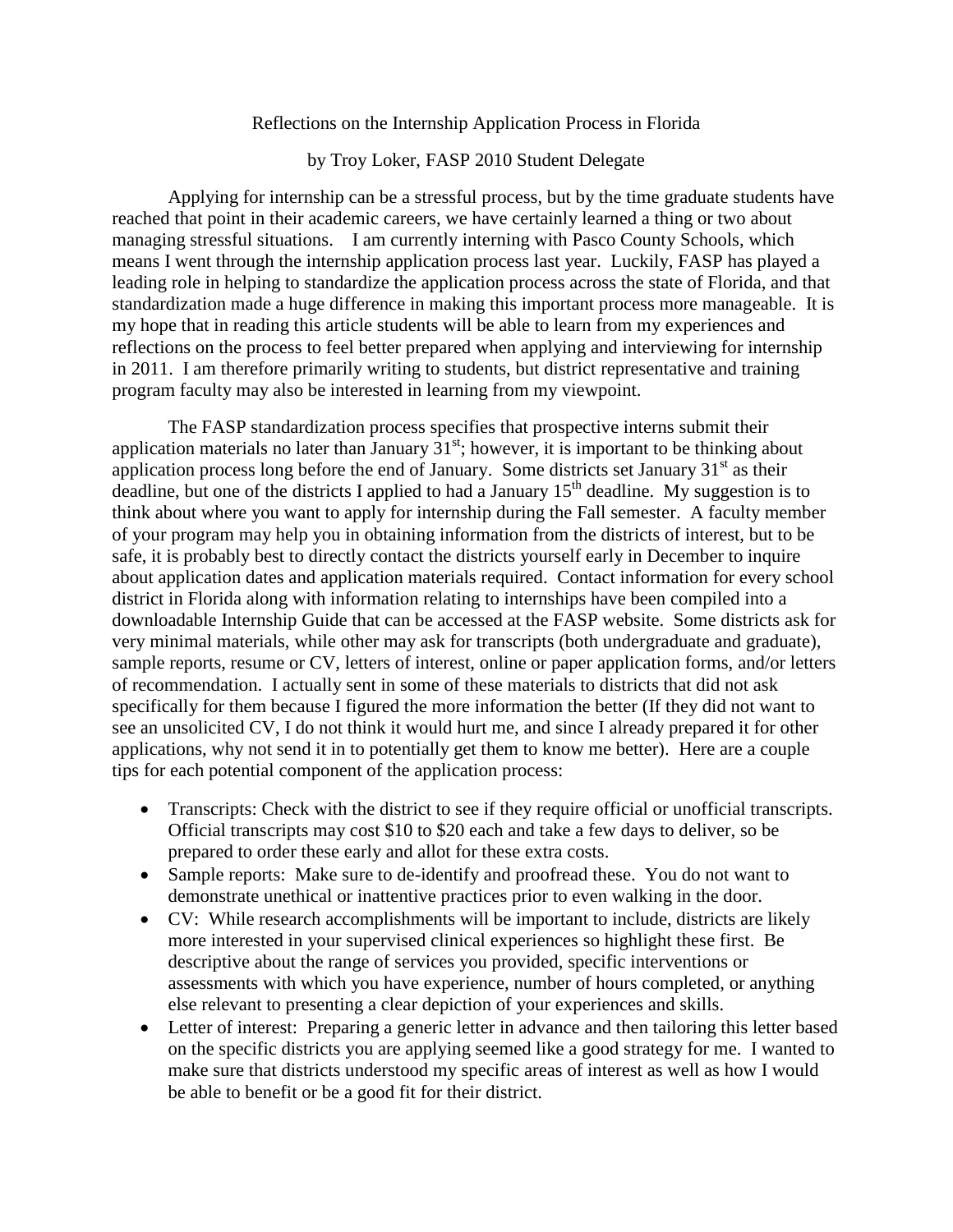- Letters of recommendation: Ask for these well in advance and provide 'friendly reminders' along the way by asking if there is any additional information you could provide to support them in writing the letter. I think it was helpful to provide them with materials such as my CV and letters of interest in order to help them think of what to write, but also because I could simultaneously ask for their feedback and editorial recommendations on those materials.
- Online or paper application forms: Know that some of these can be very generic and are written more for prospective teachers applying for jobs with the district. On the other hand, some are developed specifically for school psychology interns and inquire about your experiences with various assessments, interventions, consultations, problem-solving, and other relevant school psychology services.

After submitting your application materials, FASP standardization procedures specify that districts conduct interviews with prospective interns no later than February  $25<sup>th</sup>$ . The earlier you submit your application materials, the better odds you will be called earlier to set up an interview time, so keep that in mind if you know your availability will be very limited. If you did not already look up information about the district when putting together your application materials, it is very important to learn about the school district and psychology department prior to your interview. Preparing specific questions geared towards better understanding district initiatives and how you might be involved with those initiatives can be a great way to demonstrate a high level of interest in the district. It is important to remember that the districts are interviewing for interns, but are also mindful of the potential for you to work within their district following internship. Interestingly, each internship interview that I went on was conducted very differently. One interview felt very formal, where I sat at the head of a conference table with about six individuals who took turns around the table asking a series of about ten questions from an interview protocol. Another interview felt completely opposite, in which after being asked a couple of questions, it was turned over to me to ask them questions. I had been very well prepared to answer questions about my experiences, interests, and skills, and was very surprised at their much less formal and more conversational approach to the interview. My other two interviews fell somewhere in between those extremes. Overall, I think feeling well prepared for the range of possible questions and style of interview can be very helpful, so asking peers and previous interns for insights about their experiences would be valuable. Here are a few sample questions that go beyond the basics (e.g., tell us about yourself, your strengths, your weaknesses, your areas of interest):

- What leadership experiences do you have? Describe a time when you faced a challenge as a leader and how you learned from that experience.
- Where do you see the field of school psychology moving in the next five years?
- What experiences do you have with Problem-Solving/Response to Intervention?
- Do you have experience with functional behavior assessments? Describe your experience and what you found out through the process?
- What are your long-term career goals?
- Have you had experience working with a difficult teacher or parent? How did you handle that situation?
- What experience do you have working with parents?